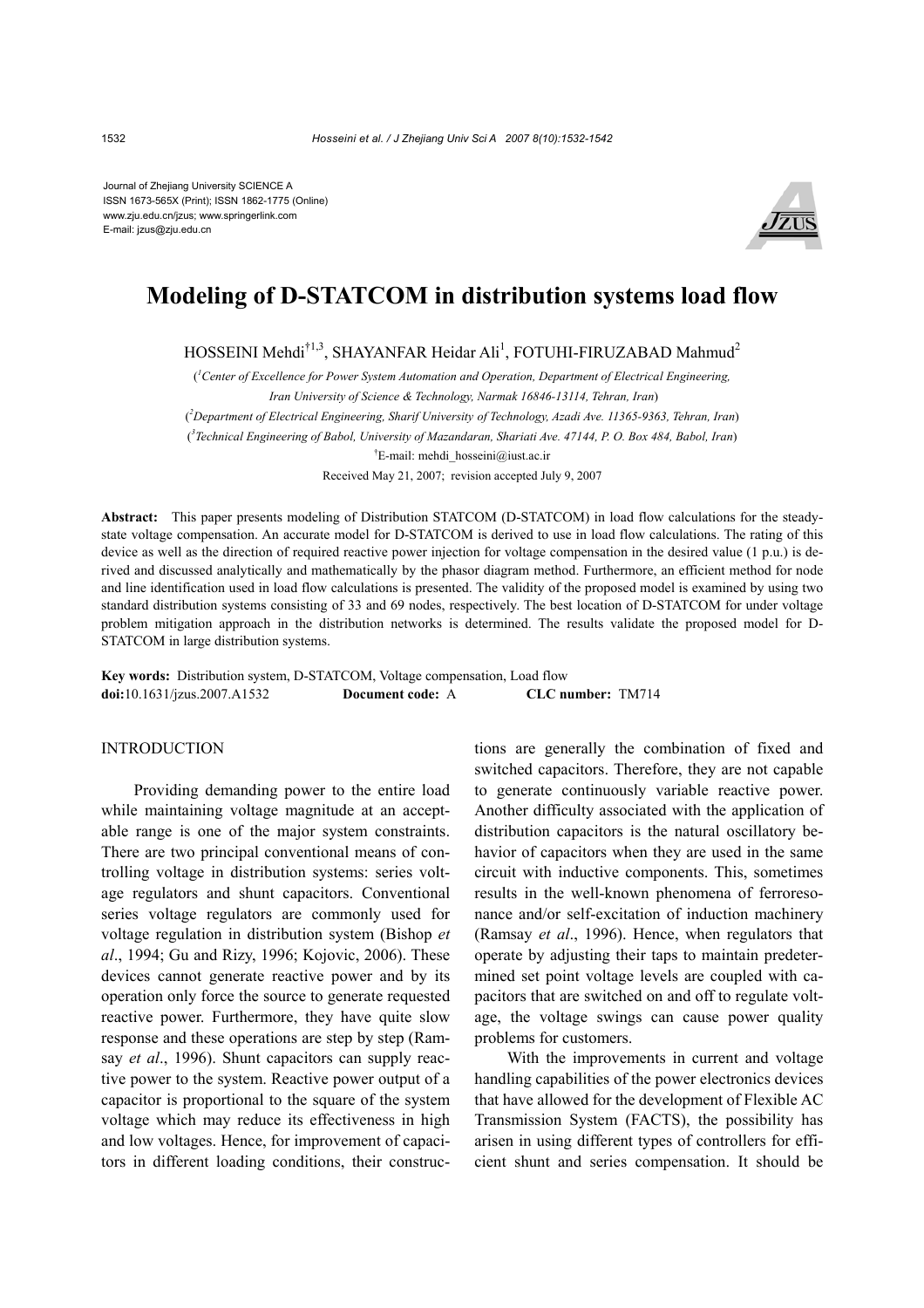mentioned that FACTS devices respond quickly to the changes in network condition. The concept of FACTS devices was originally developed for transmission systems, but similar idea has been started to be applied to distribution systems. Distribution STATCOM (D-STATCOM) is a shunt connected voltage source converter which has been utilized to compensate power quality problems such as unbalanced load, voltage sag, voltage fluctuation and voltage unbalance (Haque, 2001; Sensarma *et al*., 2001; Masdi *et al*., 2004; Blazic and Papic, 2004; Xu *et al*., 2005; Mariun *et al*., 2006) which occur in short duration in millisecond range. In this duration, D-STATCOM can inject both active and reactive power to the system for compensation of sensitive loads, and active power injection into the system must be provided by energy storage system (Haque, 2001). Almost all of the models reported for D-STATCOM utilized in a two-bus distribution system consist of a sensitive load and the source. Then, the effects of D-STATCOM modeling on compensation of power quality problems of sensitive loads are considered. However, the effects of D-STATCOM on large distribution system and other loads in distribution have not been considered. Also, the impacts of D-STATCOM are dynamically considered in a short duration but not for a long term. In (Ramsay *et al*., 1996), the application of D-STATCOM for distribution voltage regulation on long, voltage-limited feeders is considered. But the analysis is limited to a 1-lateral distribution system in two specific cases including distributed load and lumped load. Furthermore, they have used a simple model of STATCOM in the transmission systems in order to model the D-STATCOM in the distribution systems.

In this paper, D-STATCOM is utilized for the improvement of another aspect of power quality, i.e. voltage compensation in long term. Since this device is utilized in steady-state condition for long term, because of limited capacity of energy storage system, it cannot inject active power to the system for long term. Therefore, a suitable model for D-STATCOM has been proposed in load flow program, which is applicable in large distribution systems. Also, the rating and direction of reactive power which must be exchanged by D-STATCOM for voltage compensation in the desired value (1 p.u.) are derived and discussed analytically and mathematically by using phasor diagram method. Then, the effects of D-STATCOM on voltage improvement at other nodes are considered and the best location of D-STATCOM for under voltage problem mitigation in the distribution network is determined. Load flow is an important method for analysis, operation and planning studies of any power system in a steady-state condition (Haque, 1996; Ghosh and Das, 1999; Ma *et al*., 2002). In this paper an efficient method for node and line identification utilized in load flow has been proposed. Two standard distribution systems consisting of 33 and 69 nodes are considered and the D-STATCOM model is applied to load flow. The results reveal the effectiveness of the proposed model for the D-STATCOM in large distribution systems.

Section 2 presents the steady-state modeling of D-STATCOM. In Section 3, the radial distribution system load flow method has been briefly discussed and an efficient method for node and line identification used in load flow calculations is presented. Model of D-STATCOM in load flow is presented in Section 4. In Section 5, the results associated with application of D-STATCOM model in 33-bus and 69-bus standard distribution systems are presented and discussed. Finally, Section 6 summarizes the main points and results of this paper.

# STEADY-STATE MODELING OF D-STATCOM

# **Distribution STATic COMpensator**

D-STATCOM is a shunt device that injects or absorbs both active and reactive current. Its diagrams are shown in Fig.1. In Fig.1a, it can be seen that D-STATCOM consists of energy storage and voltage source converter. In this model, D-STATCOM is capable of injecting active power in addition to reactive power. Since energy storage has a capacity limit, it cannot inject active power for a long term for voltage regulation purpose. Therefore, for the steady-state application, D-STATCOM consists of a small DC capacitor and a voltage source converter, and the steady-state power exchange between D-STATCOM and the AC system is reactive power (Fig.1b).

#### **Steady-state modeling of D-STATCOM**

The single line diagram of two buses of a distribution system and its phasor diagram are shown in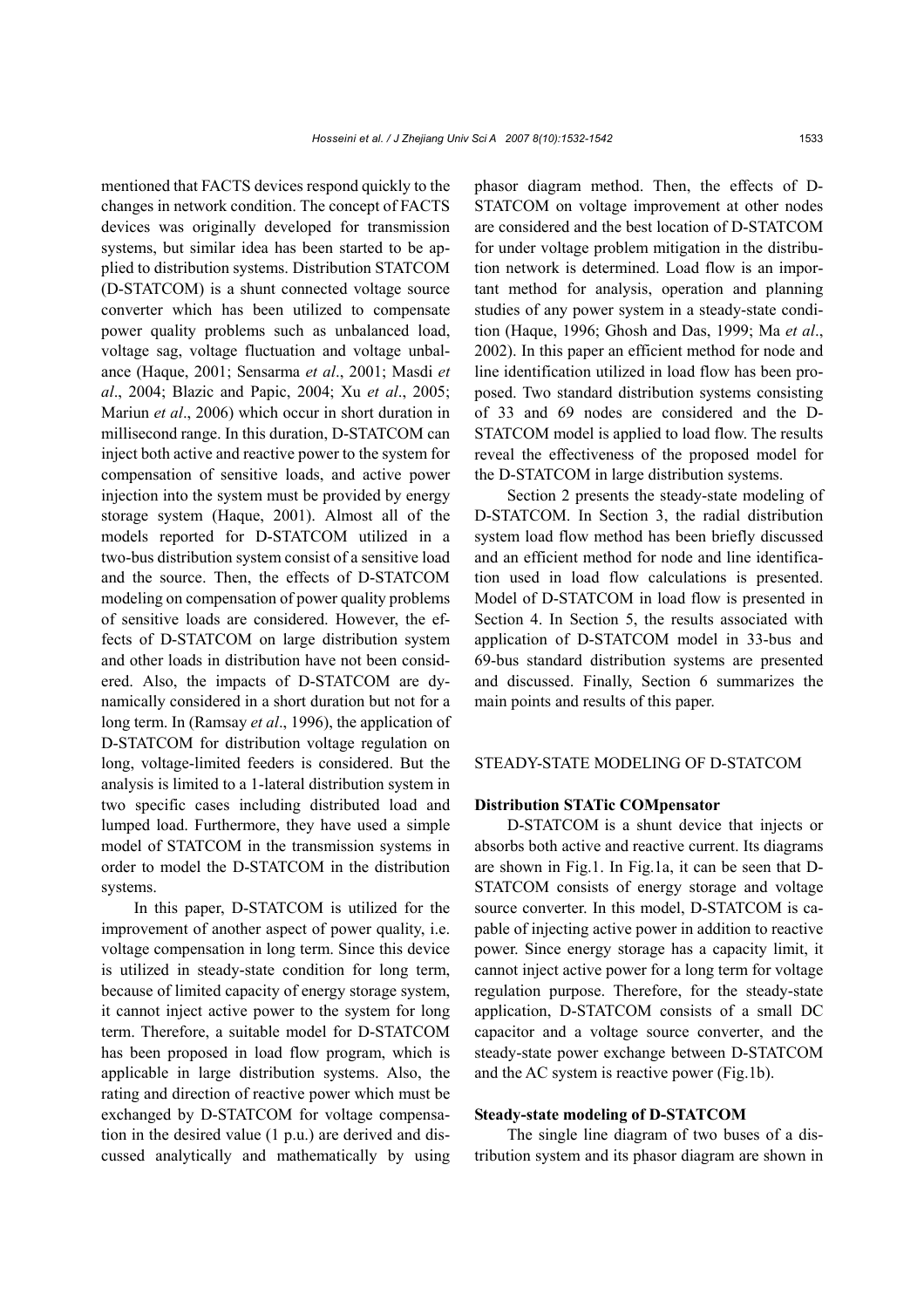Fig.2 and Fig.3, respectively. Generally, voltage of buses in the system is less than 1 p.u. and it is desired to compensate voltage of interested bus  $(V_i)$  to 1 p.u. by using D-STATCOM.



**Fig.1 A typical model of D-STATCOM. (a) Active and reactive power exchange; (b) Only reactive power exchange** 



**Fig.2 Single line diagram of two buses of a distribution system. Subscript 'L' in** *P***L and** *Q***L refers to the load connected to each bus** 



**Fig.3 Phasor diagram of voltages and current of the system shown in Fig.2**

In Fig.2, the relationship between voltage and current can be written as:

$$
V_j \angle \alpha = V_i \angle \delta - Z I_L \angle \theta, \qquad (1)
$$

where  $V_i \angle \alpha$  and  $V_i \angle \delta$  are the voltage of buses *j* and *i* before compensation respectively,  $Z=R+jX$  is the impedance between buses *i* and *j*,  $I_L \angle \theta$  is the current flow in line. Voltage  $V_i \angle \delta$  and current  $I_L \angle \theta$  are derived from the load flow calculations.

As noted earlier, in this paper, D-STATCOM is used for voltage regulation in the steady-state condition and can inject only reactive power to the system. Consequently, *I*<sub>D-STATCOM</sub> must be kept in quadrature with voltage of the system. By installing D-STATCOM in distribution system, all nodes voltage, especially the neighboring nodes of D-STATCOM location, and branches current of the network, change in the steady-state condition. The schematic diagram of buses *i* and *j* of the distribution systems, when D-STATCOM is installed for voltage regulation in bus *j*, is shown in Fig.4. The phasor diagram of these buses with D-STATCOM effects is shown in Fig.5. Voltage of bus *j* changes from  $V_j$  to  $V_{jnew}$  when D-STATCOM is used. For simplicity, the angle of voltage  $V_i'$ , i.e.  $\delta'$ , is assumed to be zero.



**Fig.4 Single line diagram of two buses of a distribution system with D-STATCOM consideration**



**Fig.5 Phasor diagram of voltages and currents of the system shown in Fig.4**

It can be seen from Figs.4 and 5 that:

$$
\angle I_{\text{D-STATCOM}} = \pi/2 + \alpha_{\text{new}}, \ \alpha_{\text{new}} < 0,\tag{2}
$$

$$
V_{jnew} \angle \alpha_{new} = V_i' \angle \delta' - (R + jX)I'_L \angle \theta' -
$$
  

$$
(R + jX)I_{D\text{-STATCOM}} \angle (\alpha_{new} + \pi/2),
$$
 (3)

where  $I_{\text{D-STATCOM}} \angle (\pi/2 + \alpha_{\text{new}})$  is the injected current by D-STATCOM,  $V_{j_{\text{new}}} \angle \alpha_{j_{\text{new}}}$  is the voltage of bus *j* after compensation by D-STATCOM,  $V_i' \angle \delta'$  is the voltage of bus *i* after D-STATCOM installation,  $I'_i \angle \theta'$  is the current flow in line after D-STATCOM installation. Voltage  $V_i' \angle \delta'$  and current  $I_l' \angle \theta'$  are derived from the load flow calculations.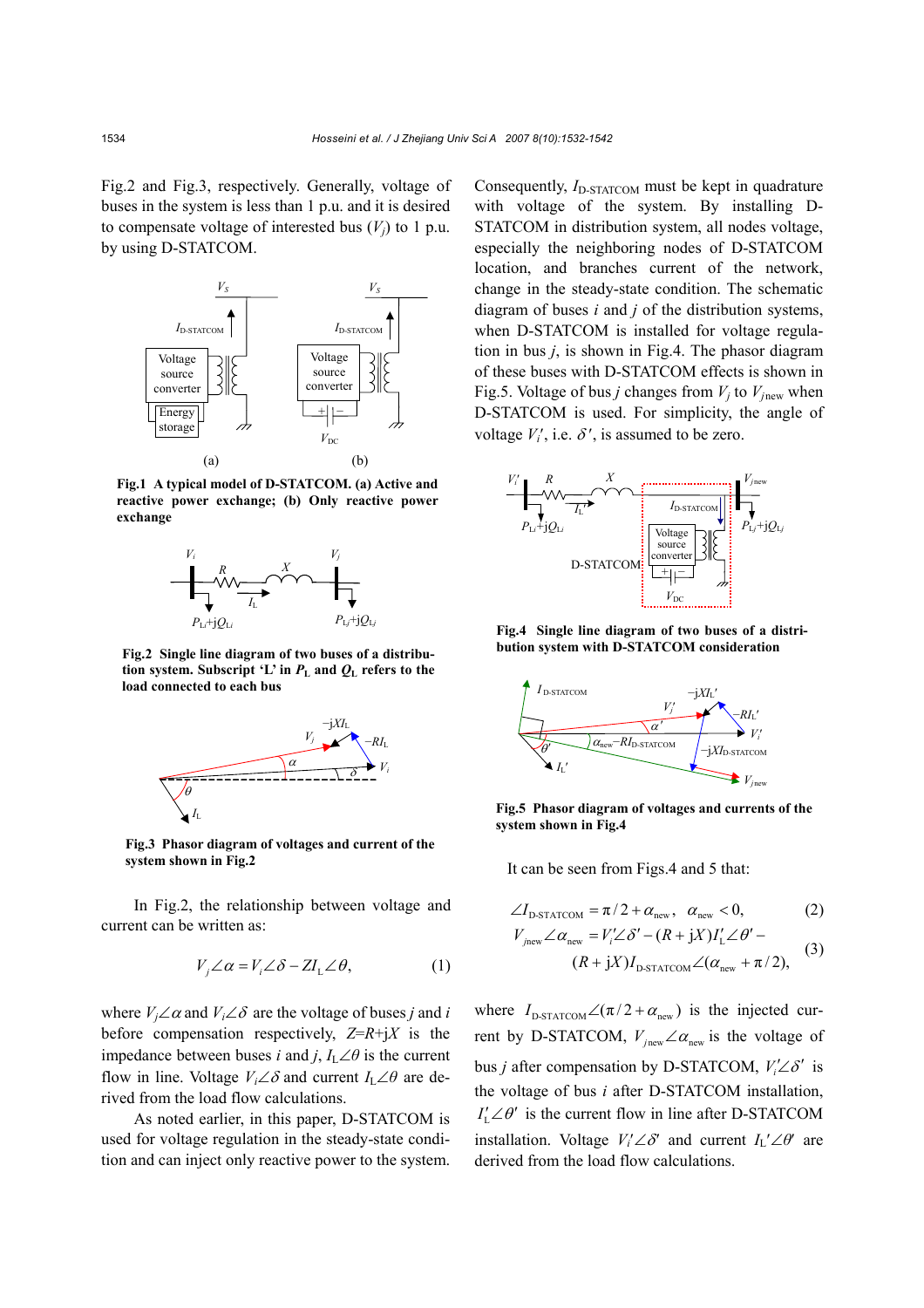Separating the real and imaginary parts of Eq.(3) yields:

$$
V_{\text{jnew}} \cos \alpha_{\text{new}} = \text{Re}(V_i' \angle \delta') + XI_{\text{DSTATCOM}} \sin(\pi/2 + \alpha_{\text{new}})
$$
  
- Re(ZI\_L' \angle \theta') – RI\_{\text{DSTATCOM}} \cos(\pi/2 + \alpha\_{\text{new}}), (4)  

$$
V_{\text{jnew}} \sin \alpha_{\text{new}} = \text{Im}(V_i' \angle \delta') - XI_{\text{DSTATCOM}} \cos(\pi/2 + \alpha_{\text{new}})
$$
  
- Im(ZI\_L' \angle \theta') – RI\_{\text{DSTATCOM}} \sin(\pi/2 + \alpha\_{\text{new}}). (5)

Using the notations below:

$$
a_1 = \text{Re}(V_i' \angle \delta') - \text{Re}(ZI'_L \angle \theta'),
$$
  
\n
$$
a_2 = \text{Im}(V_i' \angle \delta') - \text{Im}(ZI'_L \angle \theta'),
$$
  
\n
$$
b = V_{jnew}, c_1 = -R, c_2 = -X,
$$
  
\n
$$
x_1 = I_{\text{D-STATCOM}}, x_2 = \alpha_{\text{new}},
$$

Eqs.(6) and (7) are obtained from Eqs.(4) and (5), respectively:

$$
b\cos x_2 = a_1 - c_1 x_1 \sin x_2 - c_2 x_1 \cos x_2, \tag{6}
$$

$$
b\sin x_2 = a_2 - c_2 x_1 \sin x_2 + c_1 x_1 \cos x_2, \tag{7}
$$

where  $a_1$ ,  $a_2$ ,  $c_1$  and  $c_2$  are constants, *b* is the magnitude of compensated voltage (e.g. 1 p.u.),  $x_1$ ,  $x_2$  are variables to be determined. Rearranging Eqs.(6) and (7) for  $x_1$  yields:

$$
x_1 = \frac{b \cos x_2 - a_1}{-c_1 \sin x_2 - c_2 \cos x_2},
$$
 (8)

and

$$
x_1 = \frac{b \sin x_2 - a_2}{-c_2 \sin x_2 + c_1 \cos x_2}.
$$
 (9)

By equating Eqs.(8) and (9), it can be shown that

$$
(a_1c_2 - a_2c_1)\sin x_2 + (-a_1c_1 - a_2c_2)\cos x_2 + bc_1 = 0, (10)
$$

Considering  $x = \sin x_2$ , the following equation will be derived from Eq.(10):

$$
(k_1^2 + k_2^2)x^2 + (2k_1bc_1)x + (b^2c_1^2 - k_2^2) = 0, \quad (11)
$$

where

$$
k_1 = a_1 c_2 - a_2 c_1, \ k_2 = a_1 c_1 + a_2 c_2.
$$

Therefore

$$
x = \left(-B \pm \sqrt{\Delta}\right) / (2A),\tag{12}
$$

where

$$
\Delta = B^2 - 4AC,
$$
  

$$
A = k_1^2 + k_2^2, B = 2k_1bc_1, C = b^2c_1^2 - k_2^2.
$$

<sup>2</sup> <sup>∆</sup> = − *B AC* 4 ,

After identifying  $x$ ,  $x_2 = a_{\text{new}}$  (angle of corrected voltage) is defined as:

$$
x_2 = \arcsin x, \tag{13}
$$

thus,  $x_1 = I_{D-STATCOM}$  is defined by Eq.(8) or Eq.(9).

It can be seen from Eq.(12) that there are two roots for *x* and therefore, two values are calculated for  $x_2$  and  $x_1$ , but only one is acceptable. To determine the correct answer, these roots are examined under boundary conditions in the load flow results:

If 
$$
b = V_{jnew} = V_j
$$
, then  $x_1 = I_{D\text{-STATCOM}} = 0$  and  $x_1 = \alpha_{new} = \alpha$ .

After testing these conditions on load flow results,  $x = (-B + \sqrt{\Delta})/(2A)$  is selected as the correct answer for Eq.(11) and then  $x_2$  and  $x_1$  are calculated from Eqs.(13) and (8), respectively.

Finally, injected reactive power by D-STATCOM can be written as:

$$
jQ_{\text{D-STATCOM}} = V_{\text{jnew}} \boldsymbol{I}_{\text{D-STATCOM}}^{\dagger},
$$
 (14)

where

$$
V_{jnew} = V_{jnew} \angle \alpha_{new},
$$
  

$$
I_{\text{D-STATCOM}} = I_{\text{D-STATCOM}} \angle (\alpha_{new} + \pi/2),
$$

and \* denotes conjugate of complex variable.

## RADIAL DISTRIBUTION SYSTEM LOAD FLOW

Load flow is an important and basic method for analysis, operation and planning studies of any power system in a steady-state condition. By using load flow, it can be determined which variables exceed their limits, and thus efficient corrective solutions such as shunt, series and other compensation techniques must be taken to stir the state variables within an acceptable and secured operating zone. Most distribution systems are fed at one point and have a radial structure. Several methods have been developed based on the concept of doing back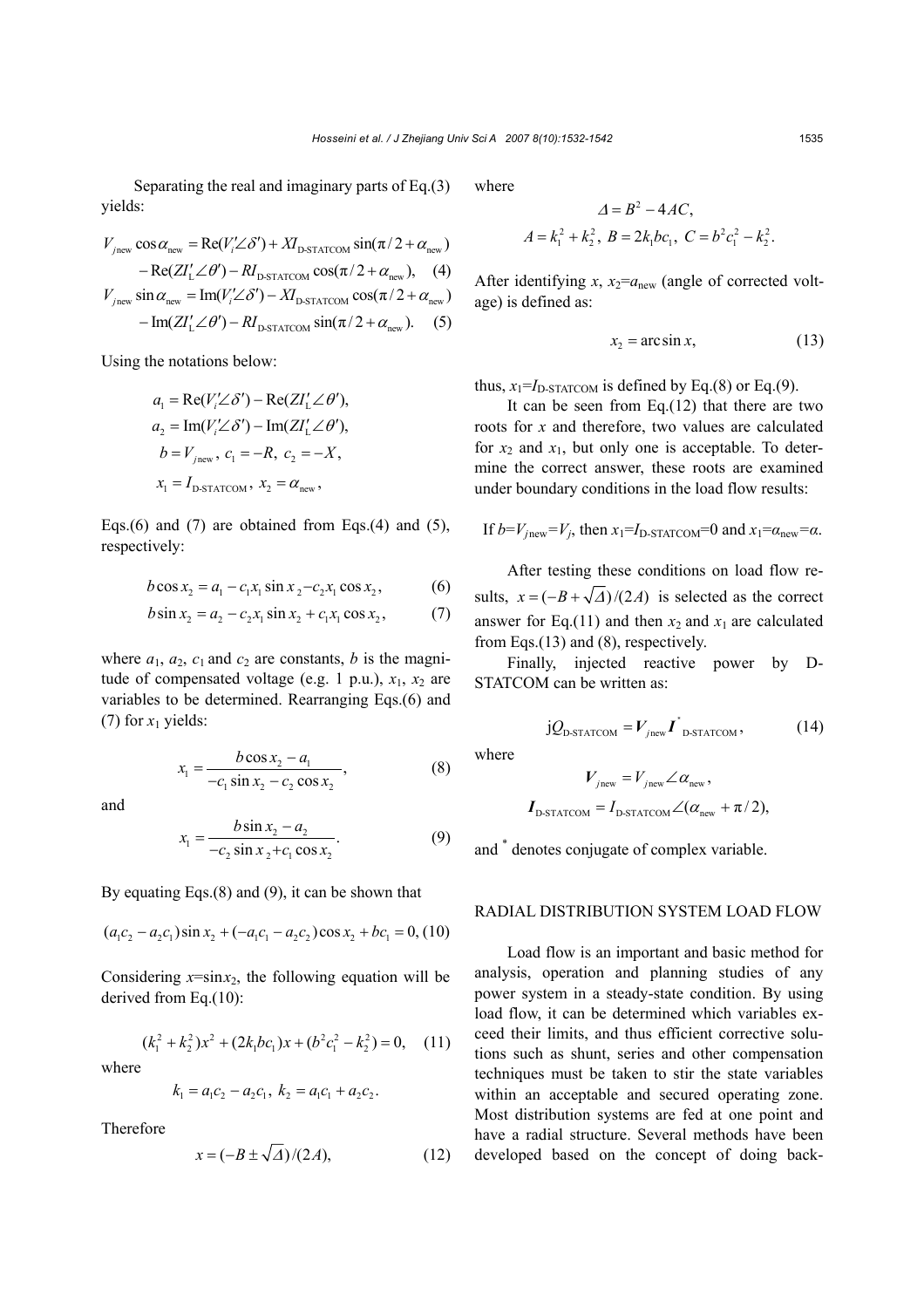ward/forward sweeps of radial network (Haque, 1996; Ghosh and Das, 1999; Ma *et al*., 2002). An efficient and simple load flow method based on backward/forward sweeps is used in this paper (Ghosh and Das, 1999). However, the equation presented for calculating current flow in (Ghosh and Das, 1999) has additional calculation operation. In this paper two equations are presented for current flow without additional calculation operation. Also, an efficient method for node and line identification utilized in the load flow is presented and described below.

## **Node and branch numbering**

For a radial distribution system, the number of branches  $n<sub>b</sub>$  and the number of buses *n* are related through

$$
n = n_b + 1. \tag{15}
$$

The node numbering process is started at 0 for the source node and is increased for other nodes. The advantage of this numbering process is that the number of any node and that of its upstream branches, are always the same. This reduces the amount of calculation. Fig.6 shows the single-line diagram of a balanced radial distribution feeder with 15 buses and thus 14 lines concluding node and branch numbering. It is observed from the figure that the assigned number of each node and that of its upstream branches are the same.



**Fig.6 Single-line diagram of 15-bus distribution system**

#### **Load flow equations**

It is assumed that the three-phase radial distribution system is balanced. Based on node and branch numbering procedure, voltage of node *i* can be expressed as:

$$
V(i) = V(i-1) - I(i)Z(i),
$$
 (16)

where  $V(i)$  and  $V(i-1)$  are the voltage of nodes *i* and *i*−1 respectively, *Z*(*i*) is the impedance of line *i*, *I*(*i*) is the current flow in line *i*.

Since the voltage of source node is known, Eq.(16) can be used in the forward sweeps to determine the voltage of other nodes in the distribution systems.

The load current of node  $i$ ,  $I_L(i)$ , can be written as:

$$
I_{\rm L}(i) = \frac{P_{\rm L}(i) - Q_{\rm L}(i)}{V^*(i)},\tag{17}
$$

where  $P_{\rm L}(i)$  and  $Q_{\rm L}(i)$  are active and reactive power of load connected to node *i*, respectively.

The current through a branch  $i$ , i.e.  $I(i)$ , equals  $I<sub>L</sub>(i)$  plus the sum of the branch currents connected to this line:

$$
I(i) = I_{L}(i) + \sum_{j \in \beta_{i}} I(j),
$$
 (18)

where  $\beta_i$  is the set consisting of all branches connected to node *i*. Thus,  $\beta_i$  is empty for each end node. As a result, *I*(*i*) connected to the end nod *i* can be expressed as:

$$
I(i)=I_{L}(i). \t(19)
$$

It can be seen for calculating current of each branch, all branches connected to it must be determined. Also, Eqs.(18) and (19) must be utilized in backward sweeps from all end nodes toward the source node. Therefore, end nodes and branches of the path connected to the source node and adjacent downstream nodes of an interested node must be determined. The algorithm of determination of these parameters is described in the next subsection.

#### **Determination of related parameters**

It is assumed that the distribution system has *n* nodes. Parameters to be determined are the end nodes and branches of the paths connected to the source node, and the adjacent downstream nodes of an interested node. The stages of algorithm are as below:

(1) At the first step, a node and branch matrix *M* is produced, which has *n* columns (equals the num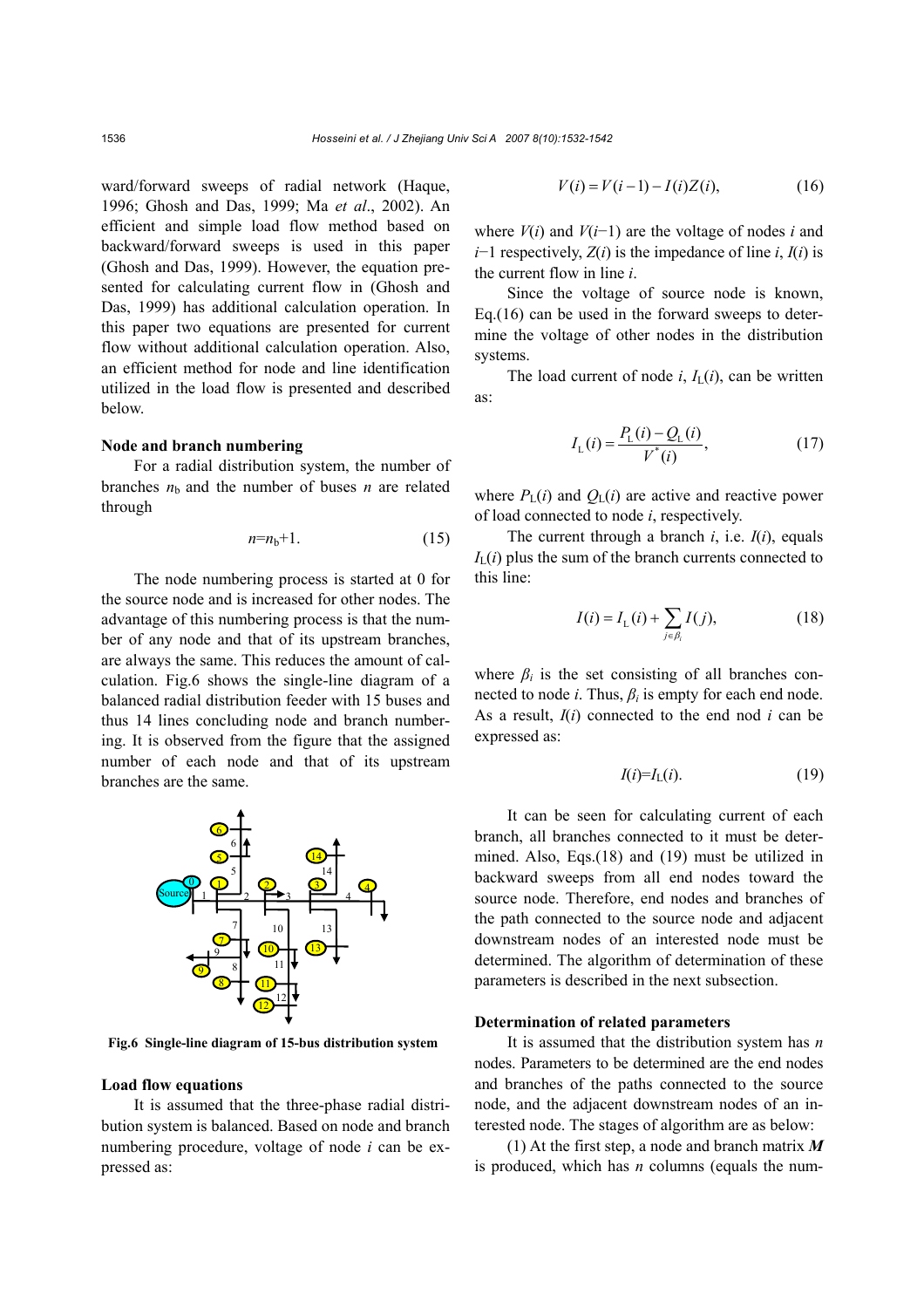ber of nodes) and *n*−1 rows (equals the number of branches). It is obvious that all lines have a sendingend node and a receiving-end node. In each row of *M*, a column corresponding to a sending-end node is equal to 1 and a column corresponding to a receiving-end node is equal to −1 while the other elements of this row are 0. Thus, each row contains only one 1, one −1 and the rest elements are 0.

(2) In this step, the branches of the path connecting node *i* to the source node are determined. During the algorithm description, in order to make it illustrative, an example is followed, in which the branches of the path connecting node 4 to the source node are determined while the algorithm is presented step by step. For this approach, at first, in the *i*th column of  $M$  (4th column), an element equal to 1 is determined. Then, the row which the determined element (1) belongs to is determined. This row is the first branch of interested path. According to the node and branch numbering described above, this row is always equal to *i* (4). Then, in the determined row *i*, we find an element equal to −1 and the column which −1 belongs to is found (Column 3). After that, in this column, an element equal to 1 is determined and the number of the row of its location in *M* is the second element of the interested path (3). This search continues until the algorithm reaches a column which has no element equal to 1 (source node). Table 1 shows the node and branch matrix *M* of the system shown in Fig.6. The process of branches determination located between node 4 and the source node is shown in Table 1. Following the mentioned process, branches 4, 3, 2 and 1 are respectively determined as the branches connecting node 4 to the source node.

(3) In this step, all end nodes in distribution system are determined. For this purpose, we must find columns which have only one element equal to 1 but no element equal to −1. For example, it can be seen from Table 1 that the nodes 4, 6, 8, 9, 12, 13 and 14 are the end nodes which satisfy the above-mentioned condition.

(4) The last step is to determine the adjacent downstream nodes of an interested node. After identification of the end nodes (Step 3), for each end node, the path connecting it to the source node must be determined and ordered increasingly. Then, for all the paths including the interested node, the first element after the interested node is an adjacent node of it. Eliminating the nodes which are repeated more

than one time among the adjacent nodes, we reach the set  $\beta$  used in Eq.(18). This is done for all nodes in the distribution system. Table 2 shows all the paths of the end nodes and the method for achieving the nodes connected to node 2. In all rows of the table, node 2 is found and the first element after node 2 is selected. It can be seen that node 3 is repeated 3 times. Thus, set  $\beta$  for node 2 includes nodes 3 and 10.

**Table 1 Matrix node and branch for the 15-bus distribution system**

| Line           |              |                |                |                |                |                | Node No.       |                |                |                  |    |                |                |                  |                |
|----------------|--------------|----------------|----------------|----------------|----------------|----------------|----------------|----------------|----------------|------------------|----|----------------|----------------|------------------|----------------|
| No.            | 0            | 1              | 2              | 3              | 4              | 5              | 6              | 7              | 8              | 9                | 10 | 11             | 12             | 13               | 14             |
| 1              | 1            | 1              | $\overline{0}$ | $\overline{0}$ | $\overline{0}$ | $\overline{0}$ | $\overline{0}$ | $\overline{0}$ | $\theta$       | $\overline{0}$   | 0  | $\overline{0}$ | $\overline{0}$ | $\theta$         | $\overline{0}$ |
| $\overline{2}$ | 0            | 1              | 1              | $\overline{0}$ | $\mathbf{0}$   | $\overline{0}$ | 0              | $\overline{0}$ | $\overline{0}$ | $\overline{0}$   | 0  | $\overline{0}$ | 0              | 0                | $\overline{0}$ |
| 3              | $\mathbf{0}$ | 0              | 1              | 1              | $\overline{0}$ | $\overline{0}$ | 0              | 0              | $\overline{0}$ | $\boldsymbol{0}$ | 0  | $\overline{0}$ | $\overline{0}$ | 0                | $\overline{0}$ |
| $\overline{4}$ | 0            | $\mathbf{0}$   | $\overline{0}$ |                | 1              | $\overline{0}$ | 0              | $\overline{0}$ | 0              | $\mathbf{0}$     | 0  | $\overline{0}$ | $\mathbf{0}$   | $\overline{0}$   | $\overline{0}$ |
| 5              | 0            | -1             | 0              | 0              | $\theta$       | 1              | 0              | 0              | 0              | 0                | 0  | $\overline{0}$ | 0              | $\overline{0}$   | $\theta$       |
| 6              | 0            | 0              | $\theta$       | 0              | 0              | 1              | 1              | 0              | 0              | 0                | 0  | $\overline{0}$ | $\mathbf{0}$   | 0                | $\overline{0}$ |
| 7              | 0            | $^{-1}$        | 1              | $\mathbf{0}$   | $\mathbf{0}$   | 0              | $\overline{0}$ | 1              | $\overline{0}$ | $\boldsymbol{0}$ | 0  | $\overline{0}$ | $\mathbf{0}$   | 0                | $\overline{0}$ |
| 8              | 0            | 0              | 0              | 0              | 0              | $\overline{0}$ | $\overline{0}$ | -1             | 1              | 0                | 0  | $\overline{0}$ | $\overline{0}$ | $\overline{0}$   | 0              |
| 9              | 0            | $\overline{0}$ | $\overline{0}$ | $\theta$       | $\mathbf{0}$   | $\overline{0}$ | 0              | -1             | 0              | 1                | 0  | 0              | 0              | $\overline{0}$   | 0              |
| 10             | $\theta$     | 0              | -1             | 0              | $\mathbf{0}$   | $\overline{0}$ | 0              | 0              | $\overline{0}$ | $\overline{0}$   | 1  | $\overline{0}$ | $\mathbf{0}$   | $\boldsymbol{0}$ | $\overline{0}$ |
| 11             | 0            | 0              | 0              | 0              | 0              | $\overline{0}$ | $\overline{0}$ | $\overline{0}$ | 0              | 0                | -1 | 1              | 0              | 0                | 0              |
| 12             | 0            | $\mathbf{0}$   | $\overline{0}$ | $\mathbf{0}$   | $\mathbf{0}$   | $\overline{0}$ | $\overline{0}$ | $\overline{0}$ | 0              | $\overline{0}$   | 0  | 1<br>-         | 1              | 0                | $\overline{0}$ |
| 13             | 0            | $\mathbf{0}$   | $\theta$       | 1              | $\theta$       | $\overline{0}$ | $\overline{0}$ | $\overline{0}$ | $\overline{0}$ | $\overline{0}$   | 0  | $\overline{0}$ | 0              | 1                | $\theta$       |
| 14             | 0            | 0              | $\theta$       |                | 0              | 0              | 0              | 0              | 0              | $\theta$         | 0  | $\overline{0}$ | 0              | 0                | 1              |

The colored lines indicate the path connecting node 4 to the source node

**Table 2 Path of the end nodes to the source and the method for determination of downstream nodes connected to node 2** 

| End node | Path of the end node to the source node<br>ordered increasingly |       |        |    |    |  |  |  |  |  |  |
|----------|-----------------------------------------------------------------|-------|--------|----|----|--|--|--|--|--|--|
|          |                                                                 | $2^*$ | $2$ ** |    |    |  |  |  |  |  |  |
| 6        |                                                                 |       |        |    |    |  |  |  |  |  |  |
| 8        |                                                                 |       |        |    |    |  |  |  |  |  |  |
| 9        |                                                                 |       |        |    |    |  |  |  |  |  |  |
| 12       |                                                                 | 2.    |        | 11 | 12 |  |  |  |  |  |  |
| 13       |                                                                 | $2^*$ | **     | 13 |    |  |  |  |  |  |  |
| 14       |                                                                 |       | **     |    |    |  |  |  |  |  |  |

\* Interested node; \*\* The node connected to node 2

# **Backward/forward sweeps in load flow and criterion of convergence**

Initially, a constant voltage of all nodes is assumed to be (l p.u.∠0). Then all load currents are computed by using Eq.(17). After that, branch currents are computed by using Eq.(18) or Eq.(19) in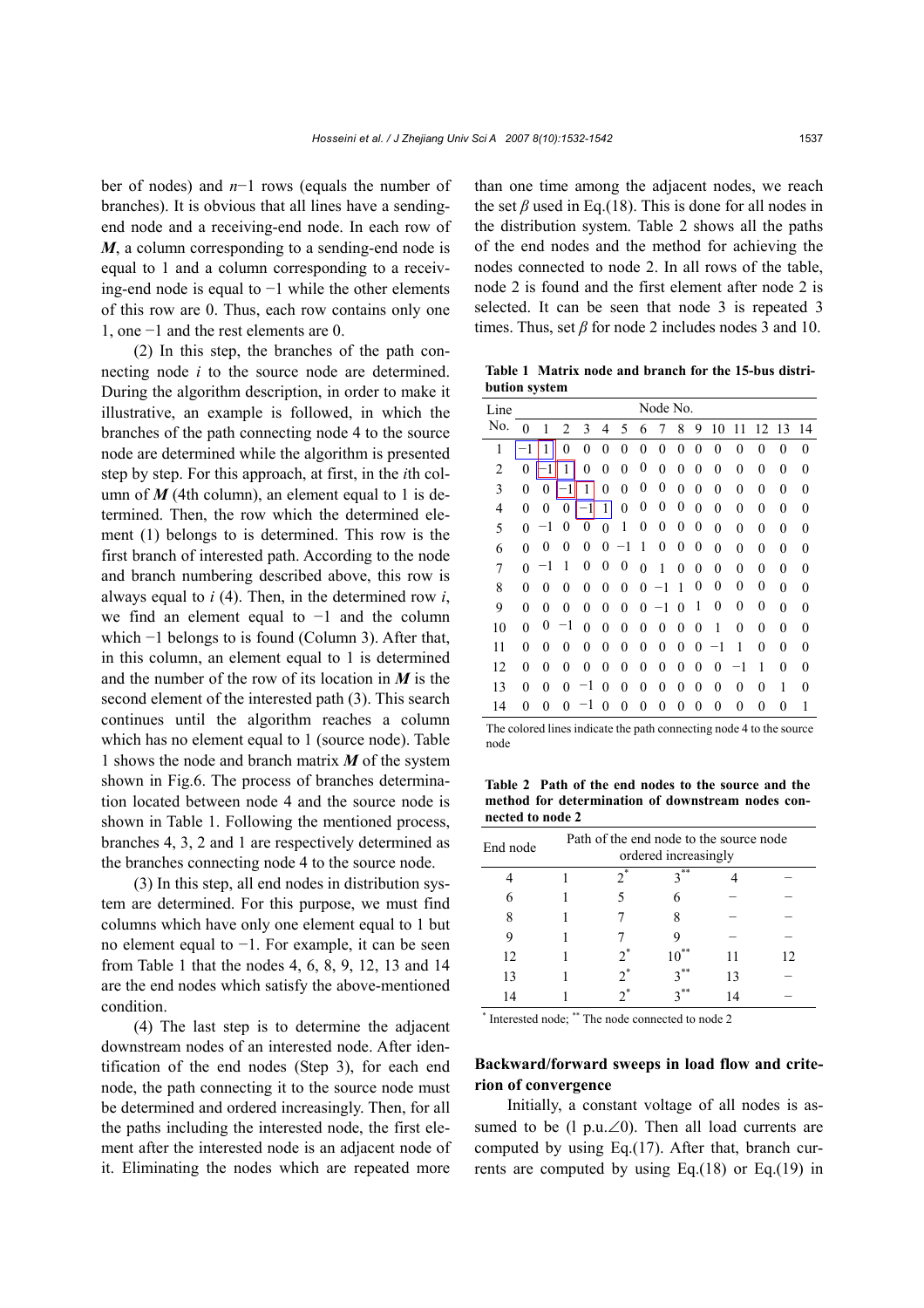backward sweeps. Thereafter, voltage of each node is calculated by Eq.(16) in forward sweeps. Once the new values of voltages of all nodes are computed, the convergence criterion of the solution is checked. If it does not converge, then load currents are computed using the most recent values of voltages and the whole process is repeated. The convergence criterion is that, in successive iterations the maximum difference in voltage magnitudes must be less than  $1 \times 10^{-5}$  p.u.

## MODELING OF D-STATCOM IN LOAD FLOW

For modeling D-STATACOM in load flow calculations, in any iteration in forward sweep, it is first assumed that the voltage magnitude in the node where D-STATACOM is located be 1 p.u. Then, the phase angle of voltage in the compensated node and the reactive power injection of D-STATCOM are calculated by Eqs.(13) and (14), respectively. Then, the new magnitude and phase angle of the compensated node are utilized to determine the voltage of D-STATCOM located downstream nodes in the forward sweep of load flow. If the reactive power calculated from Eq.(14) is greater than the maximum reactive power rating of D-STATACOM, the injected reactive power of D-STATCOM is set to its maximum rating and is considered as a negative constant value in load model in node *j*, and the load flow program is solved in a normal way as if there is no D-STATCOM. The updated voltage of nodes and injected reactive power by D-STATACOM are used to determine the load currents by Eq.(17) in the next backward sweep of load flow. These procedures are continued until the load flow is converged.

# SIMULATION RESULTS

Two distribution systems consisting of 33 and 69 buses respectively are selected and the proposed models associated with distribution D-FACTS devices are applied to the load flow program for simulation. The results obtained in these systems are briefly summarized in this section.

# **Thirty-three-bus test system**

The single line diagram of the 12.66 kV, 33-bus,

4-lateral radial distribution system is shown in Fig.7. The data of the system are obtained from (Baran and Wu, 1989b). The load of the system is considered as (3715+2300j) kVA. A summary of load flow solution before D-STATCOM installation is presented in Table 3. It is assumed that the upper and lower limits of the voltage magnitude are 1.05 p.u. and 0.95 p.u., respectively. It can be seen that 18 out of 33 nodes of the distribution system (54.54%) have under voltage problem.

In order to indicate and compare the effects of D-STATCOM implementing in the distribution system, different locations are selected for the installation of D-STATCOM. Also, the rating of D-STAT-COM is obtained from the load flow calculations. For this purpose, nodes 17 and 32 as the end nodes,



**Fig.7 Single line diagram of 33-bus distribution system**

**Table 3 Voltage magnitude and phase angle in 33-bus distribution system without implementing D-STATCOM**

| Node           | Voltage   | Phase     | Node | Voltage   | Phase     |
|----------------|-----------|-----------|------|-----------|-----------|
| No.            | magnitude | angle     | No.  | magnitude | angle     |
|                | (p.u.)    | (°)       |      | (p.u.)    | (°)       |
| $\theta$       | 1.0000    | $\theta$  | 17   | 0.9171    | $-0.4865$ |
| 1              | 0.9971    | 0.0145    | 18   | 0.9965    | 0.0036    |
| $\overline{2}$ | 0.9867    | 0.0995    | 19   | 0.9929    | $-0.0633$ |
| 3              | 0.9792    | 0.1646    | 20   | 0.9922    | $-0.0827$ |
| 4              | 0.9719    | 0.2307    | 21   | 0.9916    | $-0.1030$ |
| 5              | 0.9535    | 0.1371    | 22   | 0.9935    | $-0.0156$ |
| 6              | 0.9501    | $-0.0913$ | 23   | 0.9869    | $-0.1018$ |
| 7              | 0.9452    | $-0.0556$ | 24   | 0.9837    | $-0.1443$ |
| 8              | 0.9390    | $-0.1281$ | 25   | 0.9516    | 0.1762    |
| 9              | 0.9332    | $-0.1901$ | 26   | 0.9491    | 0.2319    |
| 10             | 0.9323    | $-0.1829$ | 27   | 0.9376    | 0.3129    |
| 11             | 0.9309    | $-0.1715$ | 28   | 0.9295    | 0.3901    |
| 12             | 0.9248    | $-0.2620$ | 28   | 0.9259    | 0.4945    |
| 13             | 0.9225    | $-0.3400$ | 30   | 0.9218    | 0.4108    |
| 14             | 0.9211    | $-0.3774$ | 31   | 0.9209    | 0.3880    |
| 15             | 0.9197    | $-0.4004$ | 32   | 0.9206    | 0.3803    |
| 16             | 0.9177    | $-0.4770$ |      |           |           |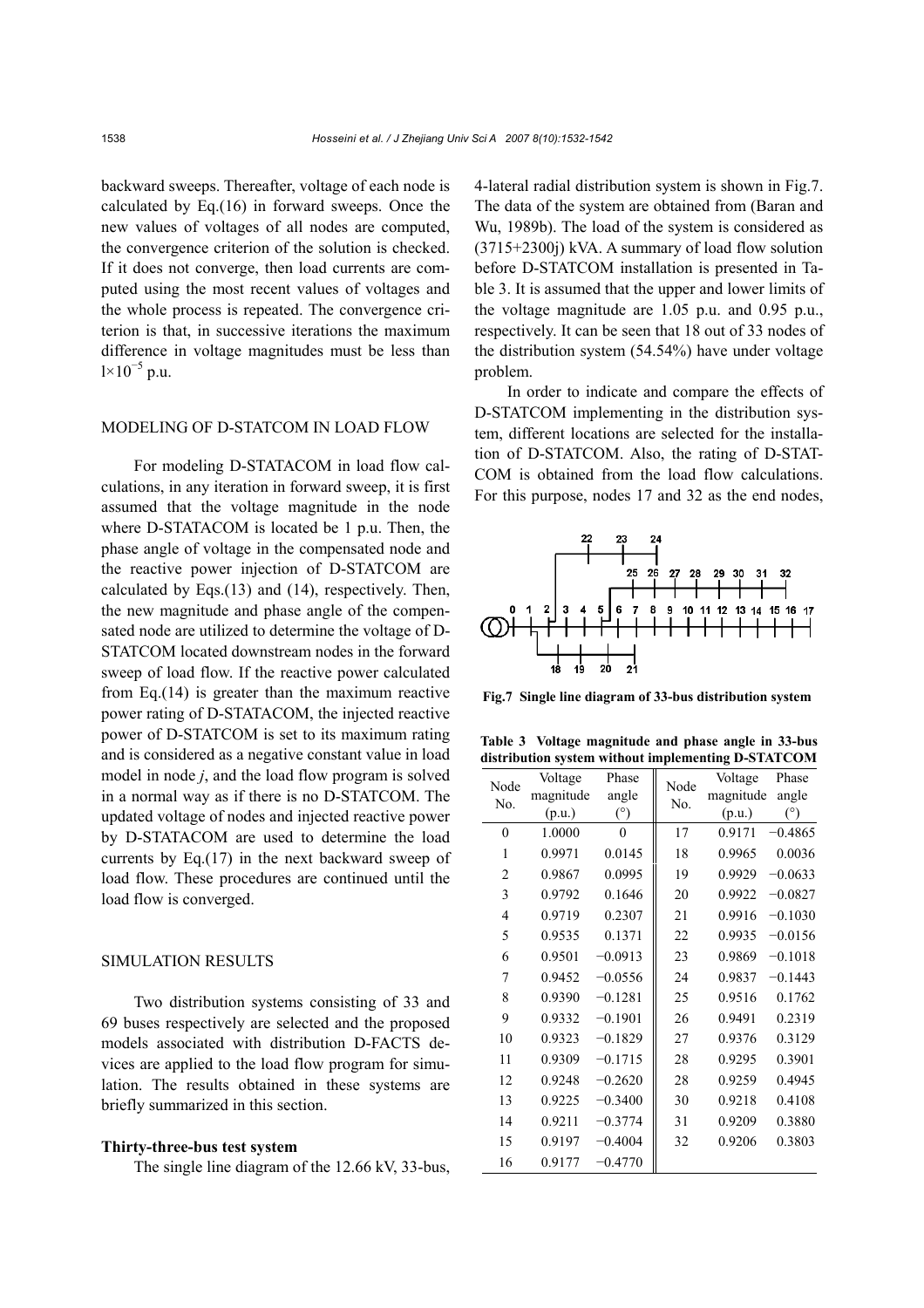nodes 12 and 28 in the laterals, and nodes 3 and 5 in the main feeder of the distribution system are selected. In fact, D-STATCOM is utilized to compensate voltage at selected nodes to 1 p.u. and to improve the voltage of other nodes in the system. Also, the effect of capacity constraint in D-STATCOM for voltage compensation is studied. It should be noted that only one D-STATCOM is used at the time when performing load flow calculations.

Table 4 shows the results of load flow calculations with D-STATCOM consideration for compensation of voltage in the selected nodes. This table

**Table 4 Voltage magnitude in 33-bus distribution system with D-STATCOM consideration**

| Node           |        |        |        | The node where D-STATCOM is installed |        |        |  |  |  |  |
|----------------|--------|--------|--------|---------------------------------------|--------|--------|--|--|--|--|
| No.            | 3      | 5      | 12     | 28                                    | 17     | 32     |  |  |  |  |
| 1              | 0.9990 | 0.9985 | 0.9977 | 0.9980                                | 0.9974 | 0.9977 |  |  |  |  |
| $\overline{c}$ | 0.9993 | 0.9962 | 0.9907 | 0.9927                                | 0.9892 | 0.9909 |  |  |  |  |
| 3              | 1.0000 | 0.9948 | 0.9858 | 0.9891                                | 0.9833 | 0.9861 |  |  |  |  |
| $\overline{4}$ | 0.9928 | 0.9940 | 0.9811 | 0.9858                                | 0.9775 | 0.9815 |  |  |  |  |
| 5              | 0.9749 | 1.0000 | 0.9731 | 0.9827                                | 0.9654 | 0.9735 |  |  |  |  |
| 6              | 0.9715 | 0.9967 | 0.9790 | 0.9793                                | 0.9676 | 0.9701 |  |  |  |  |
| 7              | 0.9668 | 0.9921 | 0.9774 | 0.9747                                | 0.9647 | 0.9654 |  |  |  |  |
| 8              | 0.9607 | 0.9862 | 0.9820 | 0.9686                                | 0.9649 | 0.9593 |  |  |  |  |
| 9              | 0.9550 | 0.9807 | 0.9874 | 0.9630                                | 0.9657 | 0.9537 |  |  |  |  |
| 10             | 0.9542 | 0.9799 | 0.9876 | 0.9622                                | 0.9654 | 0.9528 |  |  |  |  |
| 11             | 0.9528 | 0.9784 | 0.9880 | 0.9607                                | 0.9649 | 0.9514 |  |  |  |  |
| 12             | 0.9468 | 0.9727 | 1.0000 | 0.9548                                | 0.9694 | 0.9454 |  |  |  |  |
| 13             | 0.9446 | 0.9705 | 0.9979 | 0.9526                                | 0.9738 | 0.9432 |  |  |  |  |
| 14             | 0.9432 | 0.9692 | 0.9966 | 0.9513                                | 0.9772 | 0.9418 |  |  |  |  |
| 15             | 0.9419 | 0.9679 | 0.9954 | 0.9500                                | 0.9810 | 0.9405 |  |  |  |  |
| 16             | 0.9399 | 0.9660 | 0.9935 | 0.9480                                | 0.9952 | 0.9385 |  |  |  |  |
| 17             | 0.9393 | 0.9654 | 0.9929 | 0.9474                                | 1.0000 | 0.9379 |  |  |  |  |
| 18             | 0.9985 | 0.9980 | 0.9972 | 0.9975                                | 0.9969 | 0.9972 |  |  |  |  |
| 19             | 0.9949 | 0.9944 | 0.9936 | 0.9939                                | 0.9933 | 0.9936 |  |  |  |  |
| 20             | 0.9942 | 0.9937 | 0.9929 | 0.9932                                | 0.9926 | 0.9929 |  |  |  |  |
| 21             | 0.9936 | 0.9931 | 0.9922 | 0.9926                                | 0.9920 | 0.9923 |  |  |  |  |
| 22             | 0.9955 | 0.9950 | 0.9942 | 0.9945                                | 0.9939 | 0.9942 |  |  |  |  |
| 23             | 0.9889 | 0.9884 | 0.9876 | 0.9879                                | 0.9873 | 0.9876 |  |  |  |  |
| 24             | 0.9856 | 0.9852 | 0.9843 | 0.9846                                | 0.9841 | 0.9843 |  |  |  |  |
| 25             | 0.9730 | 0.9982 | 0.9712 | 0.9830                                | 0.9635 | 0.9731 |  |  |  |  |
| 26             | 0.9705 | 0.9957 | 0.9687 | 0.9835                                | 0.9610 | 0.9726 |  |  |  |  |
| 27             | 0.9594 | 0.9849 | 0.9576 | 0.9926                                | 0.9498 | 0.9751 |  |  |  |  |
| 28             | 0.9514 | 0.9771 | 0.9496 | 1.0000                                | 0.9417 | 0.9773 |  |  |  |  |
| 29             | 0.9479 | 0.9737 | 0.9461 | 0.9967                                | 0.9382 | 0.9776 |  |  |  |  |
| 30             | 0.9439 | 0.9698 | 0.9420 | 0.9929                                | 0.9341 | 0.9879 |  |  |  |  |
| 31             | 0.9430 | 0.9689 | 0.9411 | 0.9920                                | 0.9332 | 0.9924 |  |  |  |  |
| 32             | 0.9427 | 0.9687 | 0.9409 | 0.9918                                | 0.9329 | 1.0000 |  |  |  |  |

shows that D-STATCOM improves the voltage of both nearby downstream nodes and nearby upstream nodes, especially the nodes located between D-STATCOM and the source. D-STATCOM installation in node 32 (the end node), for example, causes the voltage of node 32 to regulate to 1 p.u., and additionally it can improve the voltage of nodes 26~31 which are located between D-STATCOM and the source, and also the nodes  $7{\sim}11$  which are located in nearby feeder. In other words, D-STATCOM installation in line 32 mitigates under voltage problem of 12 out of 33 nodes (36.36%). Similarly, the same results are achieved by D-STATCOM installation in line 17. In the next stage of simulation, the effect of D-STATCOM installation in the laterals of distribution system is considered. For this purpose, D-STATCOM is installed in node 12. The result shows that D-STATCOM installation in this node strongly improves the voltage of neighboring downstream nodes (13~17), and the voltage of neighboring upstream nodes  $(7\neg 11, 26$  and 27) and therefore mitigates under voltage problem of these nodes. Similar result is obtained by D-STATCOM installation in line 28. Afterwards, the effect of D-STATCOM installation in the main feeder of the distribution system is investigated. It is observed from Table 4 that when D-STATCOM is installed in node 5, under voltage problem in all nodes are mitigated. Also, the effect of D-STATCOM installation in each node of the distribution system is studied and the results are shown in Table 5. This table includes Rate of Under Voltage Mitigated Nodes (RUVMN) and the amount of injected reactive power by D-STATCOM. It can be seen from Table 5 that under voltage problem of the system is mitigated considerably by using D-STATCOM. Table 5 shows that the best locations for D-STATCOM installation to mitigate under voltage problem are nodes 27, 7, 6, 26, 25 and 5, respectively, which have *RUVMN* equal to 54.54%. The suggested locations for D-STATCOM are ordered in terms of *RUVMN* as well as the required reactive power for compensation.

The results of Tables 4 and 5 are achieved based on the assumption that D-STATCOM has no capacity limit for reactive power injection to voltage compensation. In order to study the effect of capacity constraint in D-STATCOM, it is assumed that the maximum injected reactive power by D-STATCOM is 2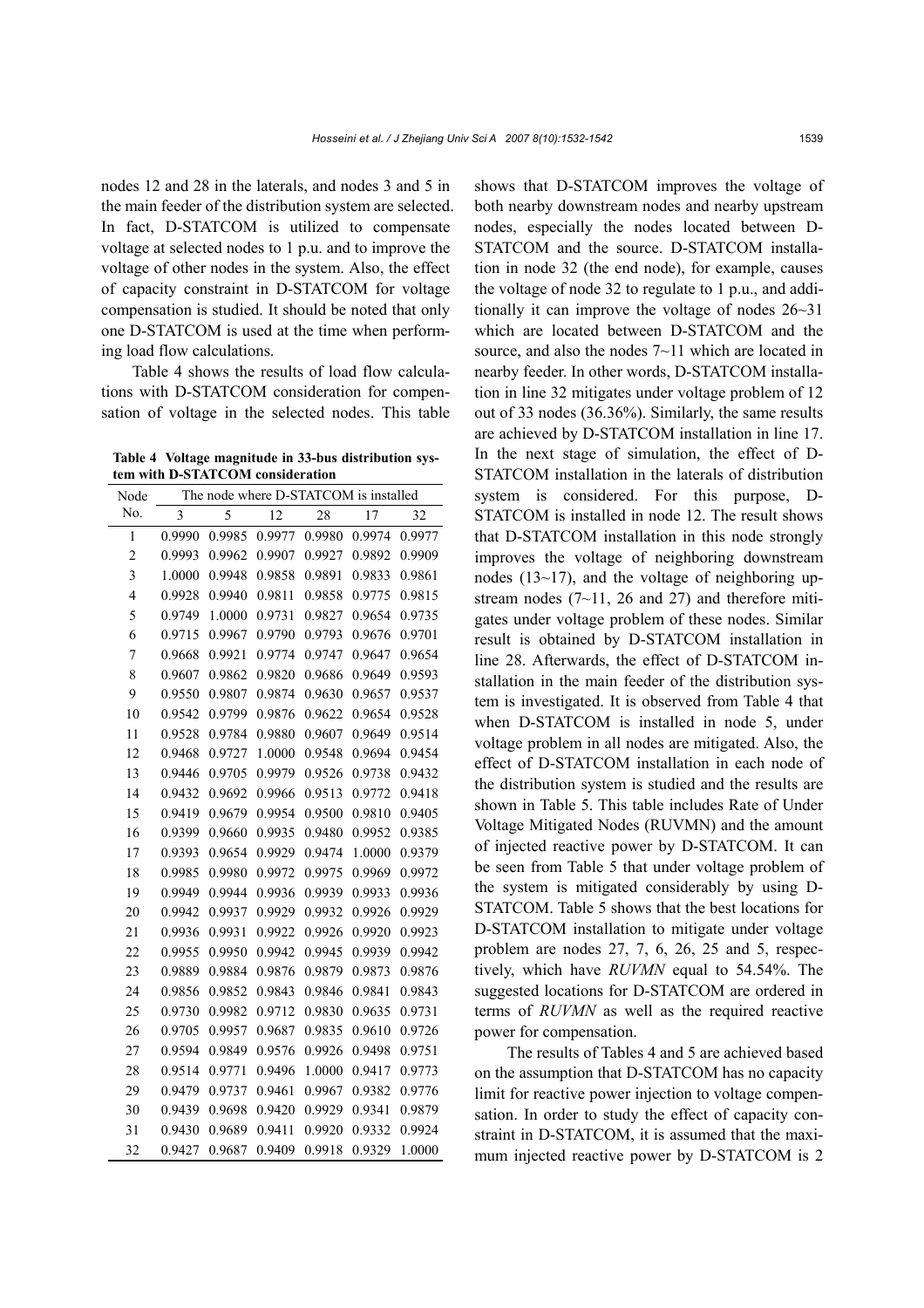| STATCOM III 99-008 GISH IDUHUI SYSICIII |                        |                     |             |                        |                     |  |  |  |  |  |  |  |
|-----------------------------------------|------------------------|---------------------|-------------|------------------------|---------------------|--|--|--|--|--|--|--|
| Node<br>No.                             | <i>RUVMN</i><br>$(\%)$ | <b>RPR</b><br>(MVA) | Node<br>No. | <i>RUVMN</i><br>$(\%)$ | <b>RPR</b><br>(MVA) |  |  |  |  |  |  |  |
| 1                                       | 3.03                   | 10.0780             | 17          | 36.36                  | 1.5127              |  |  |  |  |  |  |  |
| $\overline{2}$                          | 12.12                  | 7.2307              | 18          | $\boldsymbol{0}$       | 2.7431              |  |  |  |  |  |  |  |
| 3                                       | 24.24                  | 6.9701              | 19          | $\overline{0}$         | 0.7266              |  |  |  |  |  |  |  |
| $\overline{4}$                          | 45.45                  | 6.7793              | 20          | $\boldsymbol{0}$       | 0.6113              |  |  |  |  |  |  |  |
| 5                                       | 54.54                  | 5.4139              | 21          | $\overline{0}$         | 0.4530              |  |  |  |  |  |  |  |
| 6                                       | 54.54                  | 3.9683              | 22          | $\overline{0}$         | 2.9199              |  |  |  |  |  |  |  |
| 7                                       | 54.54                  | 3.9627              | 23          | $\overline{0}$         | 1.9744              |  |  |  |  |  |  |  |
| 8                                       | 48.48                  | 3.3537              | 24          | $\overline{0}$         | 1.4917              |  |  |  |  |  |  |  |
| 9                                       | 45.45                  | 2.9656              | 25          | 54.54                  | 5.2641              |  |  |  |  |  |  |  |
| 10                                      | 45.45                  | 2.9635              | 26          | 54.54                  | 5.0729              |  |  |  |  |  |  |  |
| 11                                      | 45.45                  | 2.9554              | 27          | 54.54                  | 3.9150              |  |  |  |  |  |  |  |
| 12                                      | 39.39                  | 2.4935              | 28          | 45.45                  | 3.4664              |  |  |  |  |  |  |  |
| 13                                      | 39.39                  | 2.2376              | 29          | 45.45                  | 3.3865              |  |  |  |  |  |  |  |
| 14                                      | 39.39                  | 2.0910              | 30          | 36.36                  | 2.8227              |  |  |  |  |  |  |  |
| 15                                      | 39.39                  | 1.9656              | 31          | 36.36                  | 2.6433              |  |  |  |  |  |  |  |
| 16                                      | 39.39                  | 1.5979              | 32          | 36.36                  | 2.3879              |  |  |  |  |  |  |  |

**Table 5** *RUVMN* **and injected reactive power by D-STATCOM in 33-bus distribution system** 

*RUVMN*: rate of under voltage mitigated nodes; *RPR*: reactive power rating

MVA. Table 6 shows that the ability of D-STATCOM in voltage compensation is decreased when its reactive power rating is limited. This table shows that *RUVMN* is decreased in many places as compared with Table 5. Also the usefulness of D-STATCOM decreases much more when the difference between required reactive power and maximum rating of reactive power of D-STATCOM becomes greater. For example, 2-MVA D-STATCOM installation at nodes 5, 6, 25 and 26 causes *RUVMN* to decrease from 54.54% (Table 5) to 18.18%, 24.24%, 18.18% and 21.21% (Table 6), respectively. Table 5 shows that the best locations for 2-MVA D-STATCOM installation for voltage compensation are nodes 8~16 which have *RUVMN* equal to 39.39%.

#### **Sixty-nine-bus test system**

The 12.66 kV, 69-bus, 8-lateral radial distribution system based on the new node numbering with few modifications in active and reactive power demand is considered as another test system. The data of this system are obtained from (Baran and Wu, 1989a). New and basic node numbering is presented in Table 7. The upper and lower limits of voltage magnitude are considered as 1.05 p.u. and 0.95 p.u.,

| Node<br>No.    | <i>RUVMN</i><br>$(\%)$ | <b>RPR</b><br>(MVA) | Node<br>No. | <b>RUVMN</b><br>$(\%)$ | <b>RPR</b><br>(MVA) |
|----------------|------------------------|---------------------|-------------|------------------------|---------------------|
| 1              | $\mathbf{0}$           | 2                   | 17          | 36.36                  | 1.5127              |
| $\overline{2}$ | 3.03                   | 2                   | 18          | $\mathbf{0}$           | $\overline{2}$      |
| 3              | 6.06                   | $\overline{c}$      | 19          | $\theta$               | 0.7266              |
| $\overline{4}$ | 6.06                   | $\overline{c}$      | 20          | $\mathbf{0}$           | 0.6113              |
| 5              | 18.18                  | $\overline{2}$      | 21          | $\theta$               | 0.4530              |
| 6              | 24.24                  | $\overline{2}$      | 22          | $\theta$               | 2                   |
| 7              | 30.30                  | $\overline{c}$      | 23          | $\overline{0}$         | 1.9744              |
| 8              | 39.39                  | $\overline{c}$      | 24          | $\mathbf{0}$           | 1.4917              |
| 9              | 39.39                  | $\overline{c}$      | 25          | 18.18                  | 2                   |
| 10             | 39.39                  | $\overline{c}$      | 26          | 21.21                  | $\overline{2}$      |
| 11             | 39.39                  | $\overline{c}$      | 27          | 33.33                  | $\overline{2}$      |
| 12             | 39.39                  | $\overline{c}$      | 28          | 33.33                  | $\overline{2}$      |
| 13             | 39.39                  | $\overline{c}$      | 29          | 33.33                  | $\overline{2}$      |
| 14             | 39.39                  | $\overline{2}$      | 30          | 33.33                  | $\overline{2}$      |
| 15             | 39.39                  | 1.9656              | 31          | 33.33                  | 2                   |
| 16             | 39.39                  | 1.5980              | 32          | 33.33                  | $\overline{2}$      |

**Table 6** *RUVMN* **and injected reactive power by 2- MVA D-STATCOM in 33-bus distribution system** 

*RUVMN*: rate of under voltage mitigated nodes; *RPR*: reactive power rating

respectively. A summary of load flow solution before D-STATCOM installation shows that 18 out of 69 nodes of distribution system (26.08%) have under voltage problem. These nodes consist of the nodes numbering from 18 to 26 and 45 to 53 (based on new node numbering).

Table 7 shows the result of D-STATCOM installation in each location of 69-bus distribution system. This table includes *RUVMN*, and the injected reactive power by unlimited D-STATCOM and 2-MVA D-STATCOM. It shows that the unlimited D-STATCOM is more effective as compared with the 2-MVA D-STATCOM. Based on the result shown in Table 7, the best locations for unlimited D-STATCOM are nodes 53, 45, 52, 46, 47, 51, 50, 48 and 49, due to *RUVMN* is equal to 26.08% in these locations and the best locations for 2-MVA D-STATCOM are nodes 45~53 which have *RUVMN* equal to 14.49%. The suggested locations for unlimited D-STATCOM are ordered in terms of *RUVMN* as well as required reactive power for compensation. Besides, Table 7 shows that the ability of D-STATCOM in voltage compensation is decreased when its reactive power rating is limited. For example, *RUVMN* in nodes 45~53 decreases from 26.08% to 14.49%.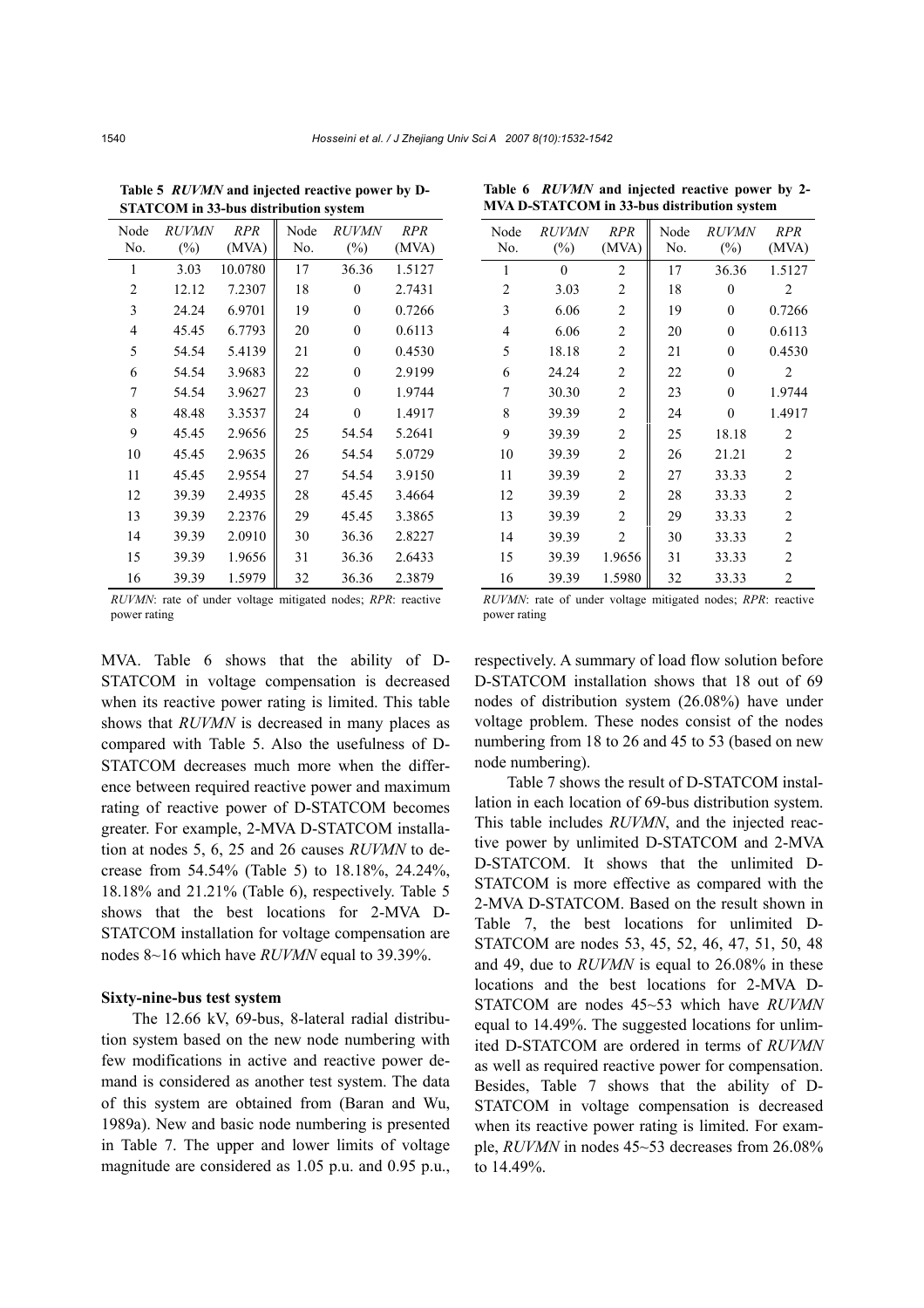| Node<br>No. |                |          | <b>RUVMN</b><br>(%)                        |        | <b>RPR</b><br>(MVA) |    | Node<br>No. |              | <b>RUVMN</b><br>(%)                   |               | RPR<br>(MVA)            |     | Node<br>No. |              | <b>RUVMN</b><br>(%)                                              |               | <b>RPR</b><br>(MVA) |  |
|-------------|----------------|----------|--------------------------------------------|--------|---------------------|----|-------------|--------------|---------------------------------------|---------------|-------------------------|-----|-------------|--------------|------------------------------------------------------------------|---------------|---------------------|--|
|             | New Basic      |          | Un- Limited<br>limited 2 MVA limited 2 MVA |        | Un- Limited         |    |             |              | New Basic limited 2 MVA limited 2 MVA |               | Un- Limited Un- Limited |     |             |              | Un- Limited Un- Limited<br>New Basic limited 2 MVA limited 2 MVA |               |                     |  |
| 1           | 1              | $\theta$ | $\theta$                                   | 4.7915 | $\overline{2}$      | 24 | 24          | 13.04        | 13.04                                 | 3.7551        | $\overline{2}$          | 47  | 48          | 26.08        | 14.49                                                            | 8.6200        | $\overline{c}$      |  |
| 2           | $\overline{2}$ | $\theta$ | $\theta$                                   | 4.7914 | $\overline{c}$      | 25 | 25          | 13.04        | 13.04                                 | 3.6642        | $\overline{2}$          | 48  | 49          | 26.08        | 14.49                                                            | 9.3691        | $\overline{c}$      |  |
| 3           | 3              | $\theta$ | $\theta$                                   | 4.6050 | $\overline{c}$      | 26 | 26          | 13.04        | 13.04                                 | 3.6134        | $\overline{2}$          | 49  | 50          | 26.08        | 14.49                                                            | 9.4194        | $\overline{c}$      |  |
| 4           | 4              | 2.90     | 1.45                                       | 4.8671 | 2                   | 27 | 27          | $\theta$     | $\overline{0}$                        | 0.9551 0.9550 |                         | 50  | 51          | 26.08        | 14.49                                                            | 9.2725        | 2                   |  |
| 5           | 5              | 13.04    | 13.04                                      | 7.9479 | $\overline{c}$      | 28 | 28          | $\theta$     | 0                                     | 0.1420 0.1419 |                         | 51  | 52          | 26.08        | 14.49                                                            | 9.0603        | $\overline{c}$      |  |
| 6           | 6              | 14.49    | 13.04                                      | 8.2681 | 2                   | 29 | 29          | $\theta$     | $\mathbf{0}$                          |               | 0.1445 0.1444           | 52  | 53          | 26.08        | 14.49                                                            | 8.2025        | $\overline{c}$      |  |
| 7           | 7              | 15.94    | 13.04                                      | 8.2985 | $\overline{c}$      | 30 | 30          | $\theta$     | 0                                     | 0.1447 0.1447 |                         | 53  | 54          | 26.08        | 14.49                                                            | 6.9529        | $\overline{c}$      |  |
| 8           | 8              | 15.94    | 13.04                                      | 8.2943 | 2                   | 31 | 31          | $\theta$     | 0                                     | 0.1455 0.1455 |                         | 54  | 55          | 14.49        | 13.04                                                            | 6.4088        | $\overline{c}$      |  |
| 9           | 9              | 14.49    | 13.04                                      | 6.9829 | $\overline{c}$      | 32 | 32          | $\mathbf{0}$ | $\mathbf{0}$                          | 0.1458 0.1457 |                         | 55  | 56          | 14.49        | 13.04                                                            | 6.4002        | $\overline{c}$      |  |
| 10          | 10             | 14.49    | 13.04                                      | 6.8038 | $\overline{c}$      | 33 | 33          | $\theta$     | 0                                     | 0.1238 0.1237 |                         | .56 | 57          | 14.49        | 13.04                                                            | 5.1527        | $\overline{2}$      |  |
| 11          | 11             | 14.49    | 13.04                                      | 6.1306 | $\overline{c}$      | 34 | 34          | $\Omega$     | $\Omega$                              | 0.0959 0.0959 |                         | 57  | 58          | 14.49        | 13.04                                                            | 5.1472        | $\overline{2}$      |  |
| 12          | 12             | 14.49    | 13.04                                      | 5.3282 | 2                   | 35 | 35          | $\Omega$     | $\theta$                              | 2.4762        | $\overline{c}$          | 58  | 27e         | $\Omega$     | $\Omega$                                                         |               | 1.0388 1.0388       |  |
| 13          | 13             | 13.04    | 13.04                                      | 4.8499 | 2                   | 36 | 36          | $\mathbf{0}$ | $\mathbf{0}$                          |               | 1.0558 1.0558           | 59  | 28e         | $\Omega$     | $\Omega$                                                         |               | 0.2430 0.2430       |  |
| 14          | 14             | 13.04    | 13.04                                      | 4.5540 | 2                   | 37 | 37          | $\Omega$     | $\theta$                              | 0.9109 0.9108 |                         | 60  | 65          | $\Omega$     | $\Omega$                                                         |               | 0.2276 0.2276       |  |
| 15          | 15             | 13.04    | 13.04                                      | 4.5147 | $\overline{c}$      | 38 | 38          | $\theta$     | $\theta$                              | 0.8260 0.8260 |                         | 61  | 66          | $\Omega$     | $\Omega$                                                         |               | 0.2254 0.2254       |  |
| 16          | 16             | 13.04    | 13.04                                      | 4.4327 | $\overline{c}$      | 39 | 40          | 14.49        | 13.04                                 | 7.5676        | $\overline{2}$          | 62  | 67          | $\Omega$     | $\theta$                                                         |               | 0.2250 0.2250       |  |
| 17          | 17             | 13.04    | 13.04                                      | 4.4313 | 2                   | 40 | 41          | 14.49        | 13.04                                 | 6.3160        | $\overline{c}$          | 63  | 68          | $\mathbf{0}$ | $\Omega$                                                         |               | 0.1575 0.1575       |  |
| 18          | 18             | 13.04    | 13.04                                      | 4.3294 | 2                   | 41 | 42          | 17.39        | 13.04                                 | 7.8592        | $\overline{2}$          | 64  | 69          | $\Omega$     | $\Omega$                                                         |               | 0.1509 0.1509       |  |
| 19          | 19             | 13.04    | 13.04                                      | 4.2695 | 2                   | 42 | 43          | 17.39        | 13.04                                 | 7.4959        | $\overline{c}$          | 65  | 70          | $\Omega$     | $\Omega$                                                         |               | 0.1502 0.1502       |  |
| 20          | 20             | 13.04    | 13.04                                      | 4.1806 | $\overline{c}$      | 43 | 44          | 18.84        | 13.04                                 | 7.1341        | $\overline{c}$          | 66  | 88          | $\theta$     | $\theta$                                                         |               | 0.1500 0.1500       |  |
| 21          | 21             | 13.04    | 13.04                                      | 4.1756 | 2                   | 44 | 45          | 21.73        | 13.04                                 | 6.8792        | $\overline{2}$          | 67  | 89          | $\mathbf{0}$ | $\Omega$                                                         |               | 0.1472 0.1472       |  |
| 22          | 22             | 13.04    | 13.04                                      | 4.1183 | $\overline{c}$      | 45 | 46          | 26.08        | 14.49                                 | 7.6515        | $\overline{2}$          | 68  | 90          | $\theta$     | $\Omega$                                                         | 0.1471 0.1471 |                     |  |
| 23          | 23             | 13.04    | 13.04                                      | 4.0006 | 2                   | 46 | 47          | 26.08        | 14.49                                 | 8.2642        | $\overline{2}$          |     |             |              |                                                                  |               |                     |  |

**Table 7** *RUVMN* **and injected reactive power by unlimited D-STATCOM and 2-MVA STATCOM in 69-bus distribution system** 

*RUVMN*: rate of under voltage mitigated nodes; *RPR*: reactive power rating

By comparing the effects of D-STATCOM installation in these two cases, it is concluded that the performance of this device in the system as well as their effectiveness is similar.

#### **CONCLUSION**

In this paper, the model of Distribution STAT-COM (D-STATCOM) in load flow program is derived. In this model, the rating and direction of reactive power injection designated as D-STATCOM for the voltage compensation in desired value (1 p.u.) are derived and discussed analytically and mathematically by using phasor diagram method. The proposed model for D-STATCOM is applied to load flow calculations in 33- and 69-bus test systems. Moreover, the best locations of D-STATCOM for under voltage problem mitigation approach in the test systems are derived. The results presented in this paper indicated that D-STATCOM is an effective device for under voltage problem mitigation, and that the ability of D-STATCOM in voltage compensation is decreased when its reactive power rating is limited. The results indicated that the proposed model is valid for D-STATCOM in large distribution systems.

## **References**

- Baran, M.E., Wu, F.F., 1989a. Optimal capacitor placement on radial distribution systems. *IEEE Trans. on Power Delivery*, **4**(1):725-732. [doi:10.1109/61.19265]
- Baran, M.E., Wu, F.F., 1989b. Network reconfiguration in distribution systems for loss reduction and load balancing. *IEEE Trans. on Power Delivery*, **4**(2):1401-1407. [doi:10.1109/61.25627]
- Bishop, M.T., Foster, J.D., Down, D.A., 1994. The Application of Single-phase Voltage Regulators on Three-phase Distribution Systems. The 38th Annual Conf. on Rural Electric Power, p.C2/1-C2/7.